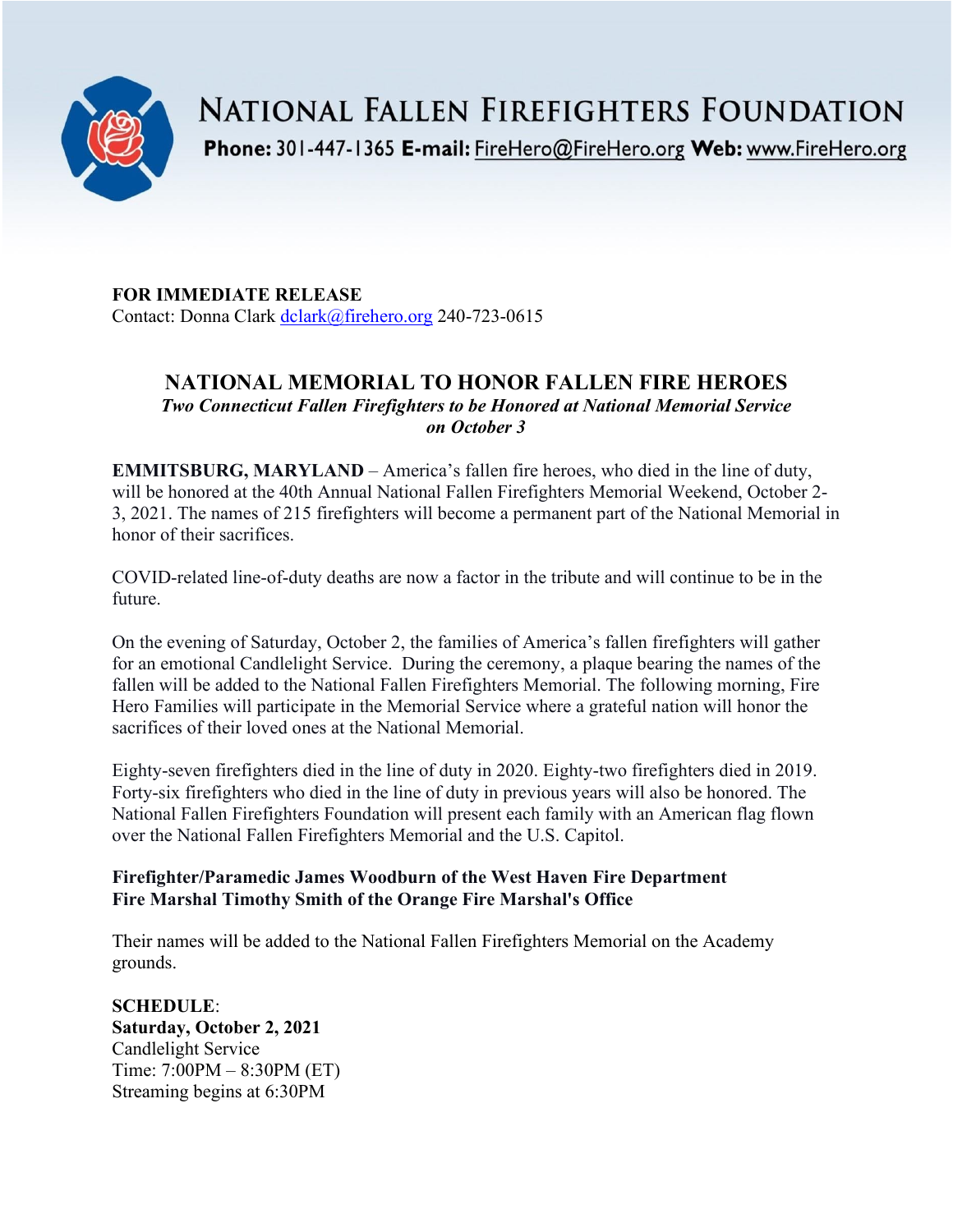### **Sunday, October 3, 2021**

National Fallen Firefighters Memorial Service Time: 10:00AM - 12:30PM (ET) Streaming begins at 9:30AM Location both days: National Fire Academy Campus, S. Seton Avenue, Emmitsburg, MD The NFFF will provide a **live satellite feed and online streaming** of Memorial Weekend services, along with video of events for downloading courtesy of VISTA Worldlink [here.](https://www.firehero.org/events/memorial-weekend/attending-memorial-weekend/ways-honor-fallen/watch-live/) We encourage media to air the two services on your websites and/or social media. For a complete list of fallen firefighters being honored, go to [www.firehero.org.](http://www.firehero.org/)

In addition, communities across the U.S. will light up landmarks in "**RED**", including buildings, bridges, fire stations, and homes as part of the [Light the Night for Fallen Firefighters](https://www.firehero.org/events/memorial-weekend/about/light-night-fallen-firefighters/) program. On Sunday, the National Memorial Service begins with bells ringing across the land through our [Bells Across America for Fallen Firefighters](https://www.firehero.org/events/memorial-weekend/about/bells-across-america/participation-form/) program. For more information on how you can take part in these programs, visit [www.firehero.org.](http://www.firehero.org/)

**Chief Ron Siarnicki** (pronounced SAR-nick-ee), Executive Director, is available for interviews via Zoom. Siarnicki retired as Fire Chief from the Prince George's County Fire/EMS Department (MD) in 2001 to lead the National Fallen Firefighters Foundation. He advocated to develop the *Everyone Goes Home®* Program, designed to reduce the number of firefighter line-of-duty deaths that occur each year in the United States.

#### **COVID-19 NOTICE**:

The annual weekend was cancelled in 2020 because of the COVID-19 pandemic. The video, "America's Tribute to Fallen Firefighters" was offered in its place. This year, the in-person event will be held, but will be **closed to the public**. Only Fire Hero Families will attend, along with Memorial Weekend staff and volunteers, due to ongoing COVID-related concerns. All local, state, and federal health guidelines will be strictly observed.

#### **# # # #**

#### **About the National Fallen Firefighters Foundation**

Congress created the National Fallen Firefighters Foundation to lead a nationwide effort to honor America's fallen firefighters. Since 1992, the non-profit Foundation has developed and expanded programs that fulfill that mandate. Our mission is to honor and remember America's fallen fire heroes, provide resources to assist their families in rebuilding their lives, and work within the fire service community to reduce firefighter deaths and injuries. [https://www.firehero.org.](https://www.firehero.org/)

**Social Media**: #FireHero **Facebook**: [@NationalFallenFirefightersFoundation](https://www.facebook.com/NationalFallenFirefightersFoundation) **Twitter**: [@NFFF\\_News](https://twitter.com/NFFF_News) **Instagram**: [@fireheronfff](https://instagram.com/fireheronfff/) **Social Media**: #FireHero **Facebook**: [@NationalFallenFirefightersFoundation](https://www.facebook.com/NationalFallenFirefightersFoundation) **Twitter**: [@NFFF\\_News](https://twitter.com/NFFF_News)